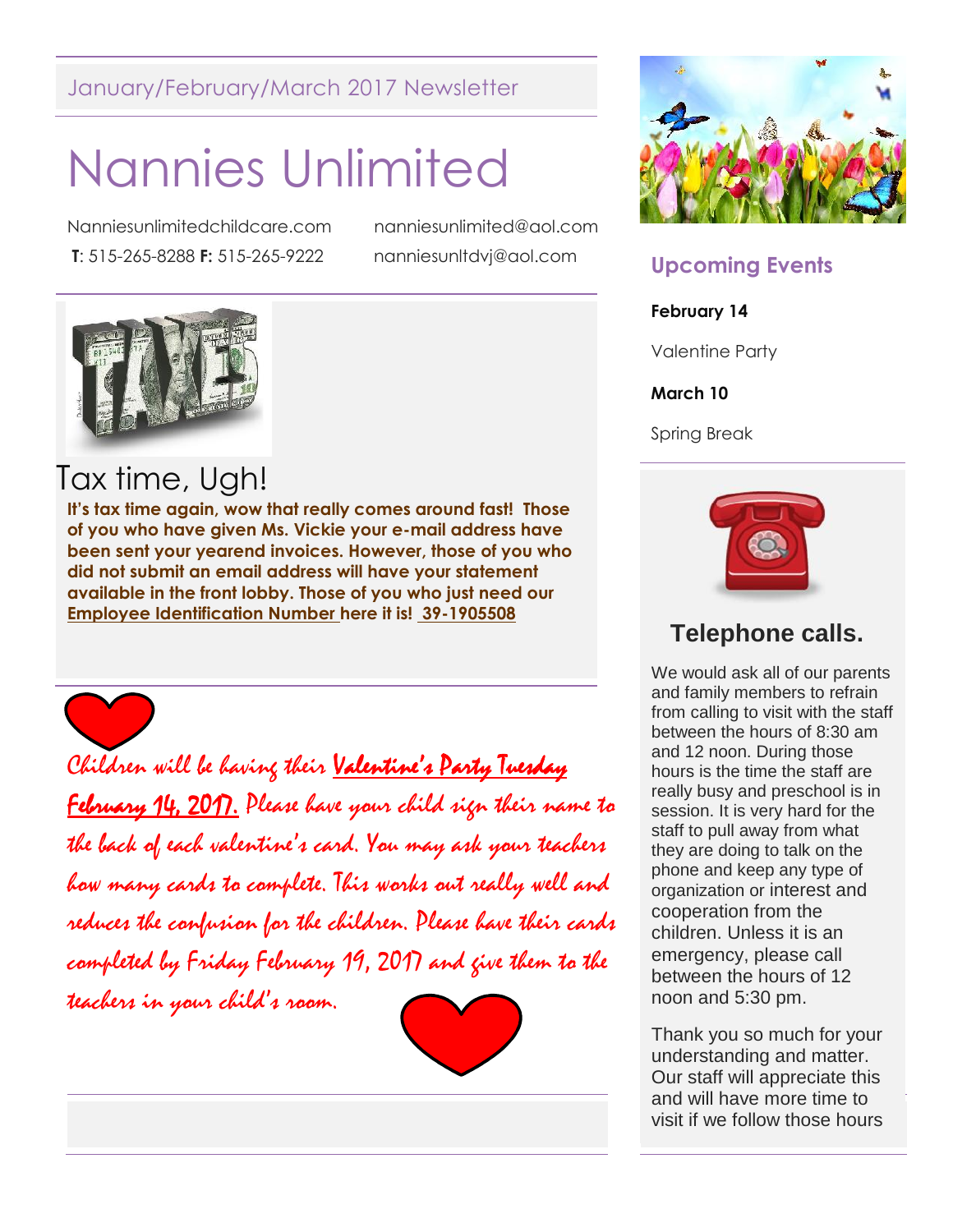



WE KNOW THAT IT IS HARD WHEN YOUR CHILD IS SICK. However, to keep the co-mingling of "bugs" to a minimum we ask that you keep your child at home until they are fever free for 24 hours.

If your child is going to stay home, PLEASE telephone the center and let us know they will not be attending. This helps not only with our lunch counts and staffing but we worry about the child and why they are not at the center.

We ask that you notify the center using the telephone system and not the email system! We are not always online checking for those and at times do not see those e-mails until later in the day.

**CLOTHING TO WEAR IN NURSERY:** Please dress your baby in simple, comfy clothing. Nothing fancy with a lot of snaps or buttons. The Nannies would like to be able to change the children out of their soiled clothing easily and quickly. When babies have several layers of clothing and snaps it makes it very difficult (as baby is already upset and uncomfortable enough) Some suggested items of clothing are: elastic waist pants and undergarments, one piece sleeper type, onsies, sweat pants, baby work out pants.. Overalls and tight fitting jeans are hard to work with as are tight fitting clothing/necklines. Baby clothing is so cute but remember simple is better for both the caregiver and the child.

**CLOTHING:** Please label everything with the babies name.. All items such as blankets, bottles, diapers, wipes, jars/boxes and cans of food. When there are group of children in one area with the same items this can become confusing and items can potentially become mixed up.

**COMMUNICATION SHEETS:** Please write down all information for your Nanny that you would like them to be aware of. Such as the child overnight disposition, or any unusual eating or sleeping habits prior to attending the Center.

Please take note that the child's nanny documents important information about your child's day on the communication sheets and if supplies are needed. So please read your sheet daily so our supplies are replenished and we receive the items that meet the needs of your child.

**MEDICATION RELEASE FORMS:** We are more than happy to administer medication to your child. However, it is a State directive that we receive direction from you PRIOR to giving the medication. The medication release forms are kept in the front lobby in the small cubbies.



#### **Weekly Blanket Washing!**

We need your help! With the flu season starting earlier and earlier we ask that you continue to take your child's blanket home every week, wash it and return it. This helps cut down on cross contamination.



#### **THANK YOU**

Page 2 of 5 **use any and all that is brought A special thank you to our parents who have been supplying us with paper throughout the year! Any paper that will fit in our copy machine works great, even if one side is good! Our children and staff will to the Center.**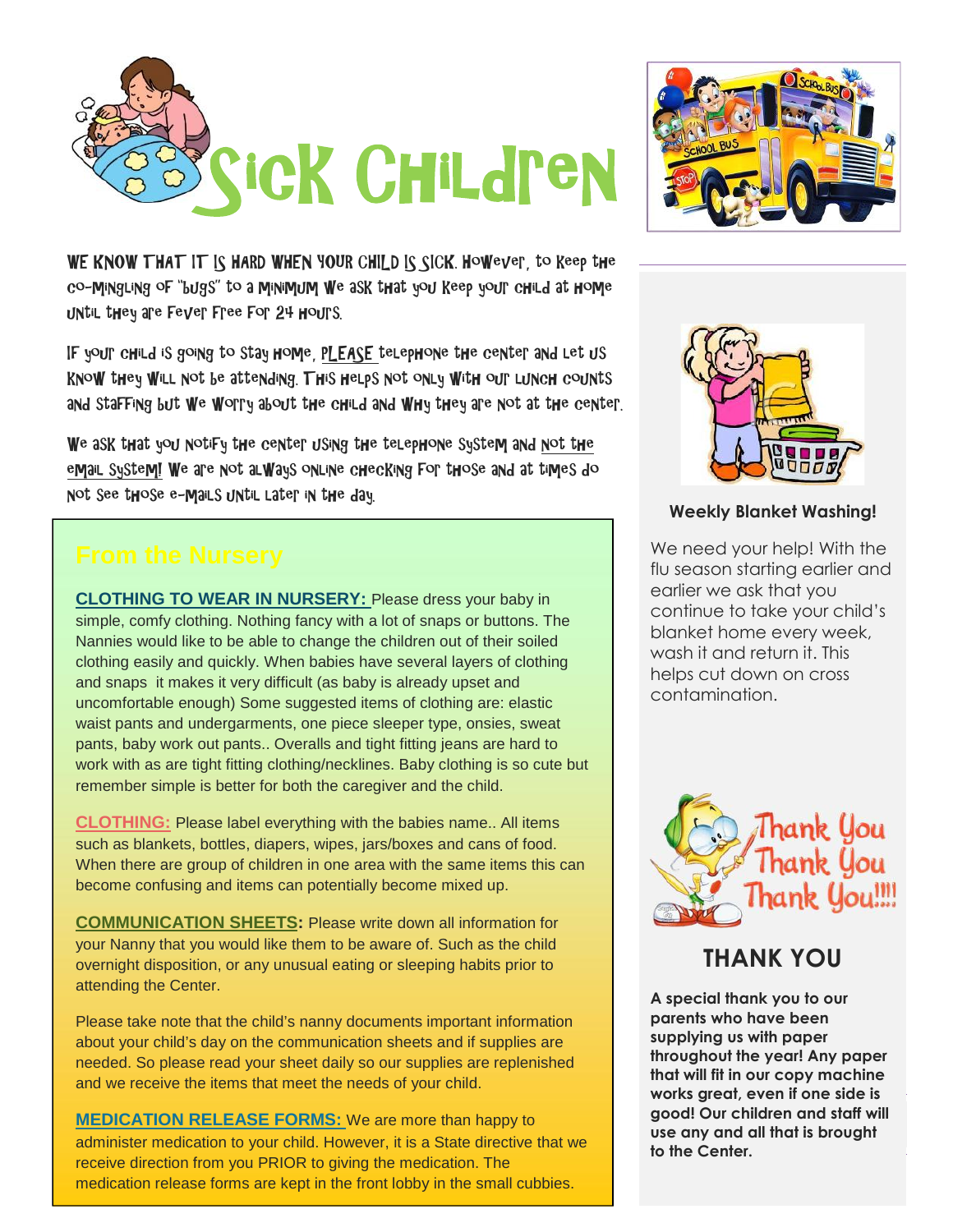## **Hand Washing**!



Although there is no guaranteed way, including the vaccine, to prevent anyone from getting the flu, the simplest way is to avoid large crowds. As we all know this is almost impossible to do, so the next best thing is hand washing which helps prevent the spread of infections like the flu.

Although the flu season is typically from November to April, most cases occur between late December and early March with the vaccine offered between September and mid November (however the shot can be given at other times of the year). Getting the shot before the flu season is in full force gives the body a chance to build up immunity to, or protection from, the virus. You can get a flu shot well into the flu season, it is best to get it earlier rather than later. Be sure to check with your physician to make sure this vaccine is necessary.







#### **New Toothbrushes**

New Toothbrushes A part of our preschool program, the children ages two, three, four, or five years of age (non-school age) brush their teeth every morning. With this we ask that the parents bring a new toothbrush at least every three months because they become worn and are not as effective. Also if your child has been sick especially with Strep Throat etc….please remember to bring a new toothbrush to cut down on the potential for cross contamination.

The dinner guests were sitting around the table discussing life. One man, a CEO, decided to explain the problem with education. He argued, "What's a kid going to learn from someone who decided his/her his/her best option best option best option in life was to become a teacher?" He reminded the other dinner guests what they say about teachers: "Those who can, do. Those who can't, teach." To stress his point he said to another guest; "You're a teacher, Susan. Be honest. What do you make?" Susan, who had a Susan, who had a reputation for honesty and frankness replied, "You want to know what I make? "I make kids work harder than they ever thought they could. I make a C+ feel like the winner of the Congressional Medal of Honor. I make kids sit through 40 minutes of study hall in absolute of study hall in absolute silence. "You want to know what I make? I make kids wonder. I make them question. I make them criticize. I make them apologize and mean it. I make them write. I make them read, read, read. I make them show all their work in math and their work in math and perfect their final drafts in English. I make them understand that if you have the brains, and follow your heart, and if someone ever tries to judge you by what you make, you must pay no attention because they just didn't learn." Susan paused and then continued. "You want to know what I make? " "I MAKE A DIFFERENCE.' What do you make?" THERE IS MUCH TRUTH IN THAT STATEMENT. STATEMENT. And don't forget, "Teachers make every other profession possible. Thank a teacher.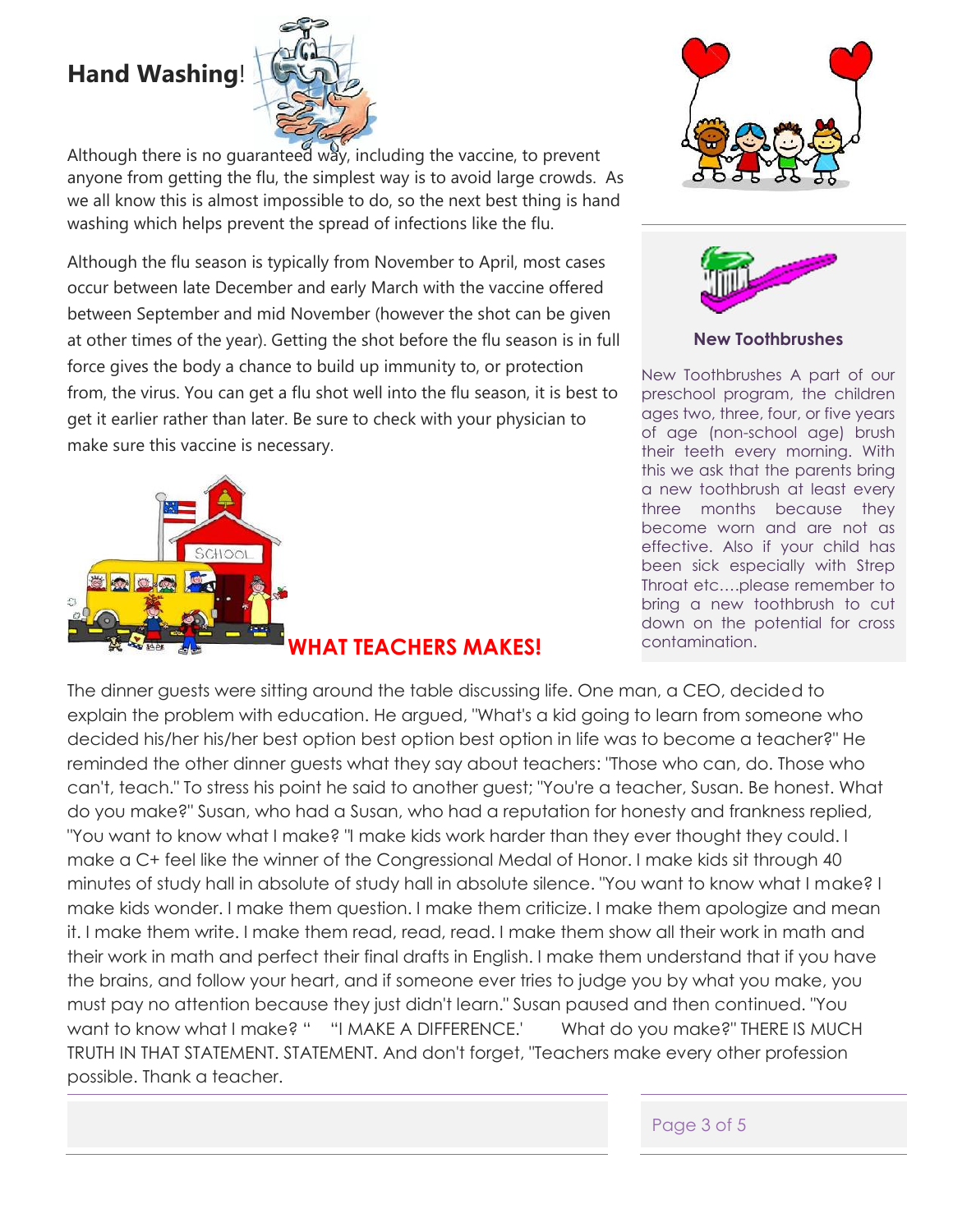# **SCHOOL AGE NEWs!**

Wow, it seems like we just started school and here we've already started the second semester! Everyone has been pretty good about signing their children up for no school days. Just another reminder though, if you sign your child(ren) up to attend a "no school attend (i.e. day" (i.e. **Spring break (3/10-17/2017/**Winter

break/Summer break, Teacher In- Teacher In-service day) you will be responsible for payment. When you sign your child up to attend the Center we adjust our staff and menu's accordingly. **Please keep your eyes open for any sign up notices posted on the schoolers bulletin board located in the hallway leading to the school age room.**





#### **POLICY & PROCEDURE REMINDERS:**

#### **Health Guidelines**

**If a child in the Center develops**: Pinkeye, Severe Vomiting and/or Diarrhea, associated with lethargy, Severe Coughing, Unusual spots or rashes, Difficulty swallowing or a persistent sore throat associated with a fever and malaise, Unusual behavior, Loss of appetite, Severe itching of body and/or scalp (these may be symptoms of lice), Fever (temperature of 101 degree orally) (In order to return to the Center the child must be afebrile for 24 hours).

#### **The Center will:**

Separate him/her from the other children as much as possible and observe for the other symptoms, Contact his/her parent(s) to keep them informed of the child's condition or to have the child picked up, If the parent cannot be reached, the center will contact the name of the person designated on the registration form by the parent, Contact his/her parent(s) to ask if they are aware of the symptoms, If no one can be reached and in extreme emergencies the center will transport the child to the nearest hospital by the best transportation available. Once the family member has been notified of the child's illness and the need for the child to be picked up by the parent/family member you need to remember you have one hour to pick your child up from the Center to avoid late fees. Late fees will be assessed according to our late fee guidelines.

Page 4 of 5